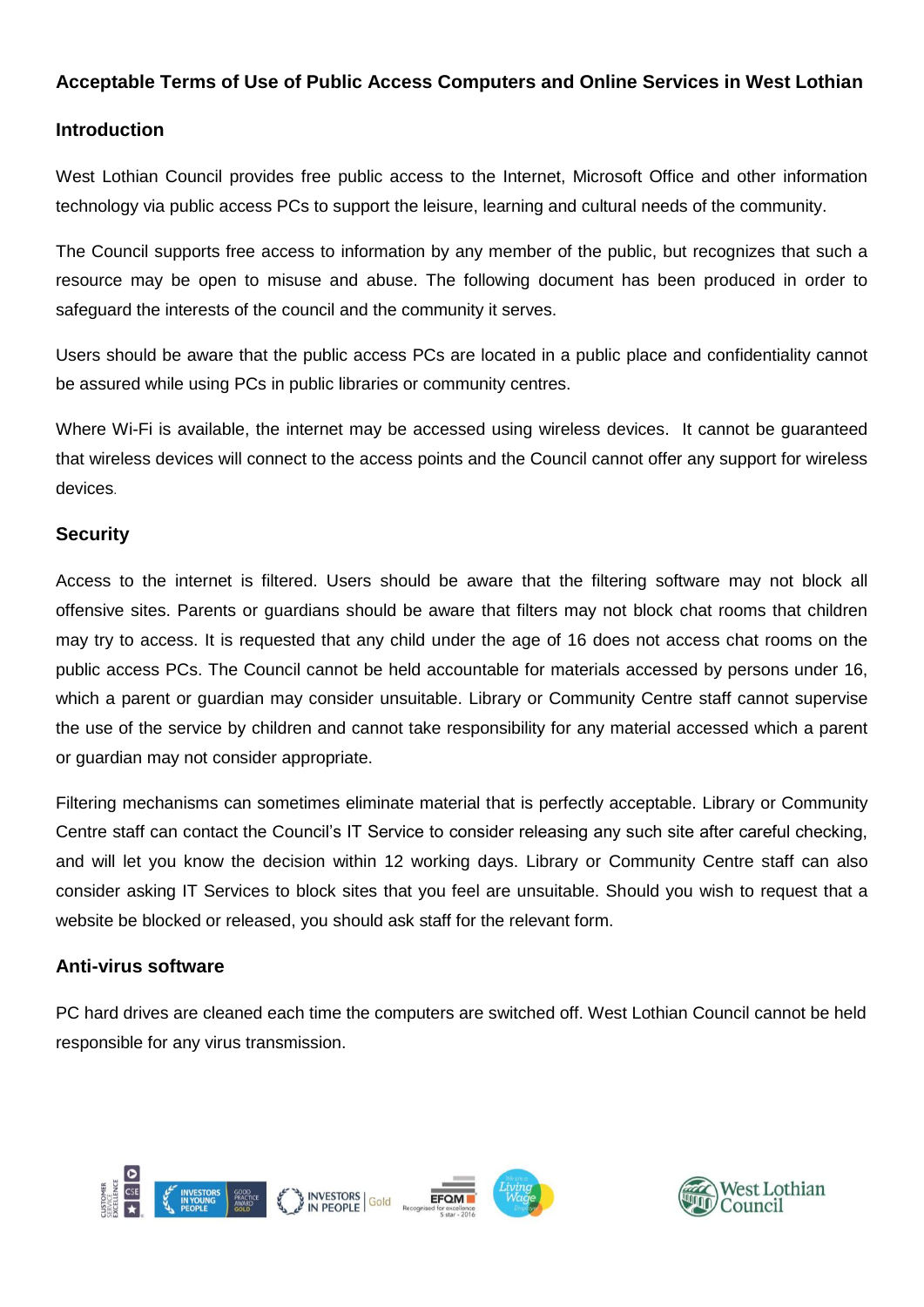# **The Internet & Your Responsibility**

Whilst the Internet enables access to valuable and interesting information, some of this information may be inaccurate, out of date, controversial, offensive and/or illegal. West Lothian Council accepts no responsibility for the quality, accuracy, legality, validity or availability of information accessed through the Internet. As a user therefore, it is your personal responsibility to ensure the accuracy of information you discover. Users are responsible for all activities during their session. Users should be aware that risks are attached to some online activities and that:

- Broadcasting personal or private details over the network may lead to the receiving of unwanted mail or unwanted attention.
- West Lothian Council cannot be held responsible for any losses resulting from sending confidential financial or other information via the Internet.
- Some online activities (e.g. game playing) can seriously impact on the ability of the network to deliver other services. West Lothian Council reserves the right to restrict access to such services.

West Lothian Council will assume no liability for any loss, damage or injury, direct or indirect, incidental or consequential, suffered as a result of using these computer resources.

Users must comply with the relevant laws which apply in the UK. Please be aware that material that is legal in this country may be illegal in another and vice versa.

## **Conditions of Access**

Access to public computers is available to individuals who have a library membership and to non-members as guest users. You can use the public access PCs as a guest on one occasion, thereafter you must provide ID and register as a member of the library. Membership cards are not transferable and must be produced at the start of each session, or customers must be able to answer a security question as proof of identity.

All users will be asked to complete the West Lothian Libraries membership form, which includes a declaration that they have read the **Acceptable Terms of Use of Public Access Computers and Online Services in West Lothian.** It is the user's responsibility to be aware of this document and agree to abide by its terms and conditions. Those users who have long outstanding charges owing to the Library service can use the PCs as long as they pay off these charges or make a contribution towards them. Non-members and visitors can also access the PCs as a guest user once, thereafter they must register as a member of the library.

Customers who require access to the PCs for job search or welfare/benefit applications can do so, even if they have outstanding charges due to the Library Service.



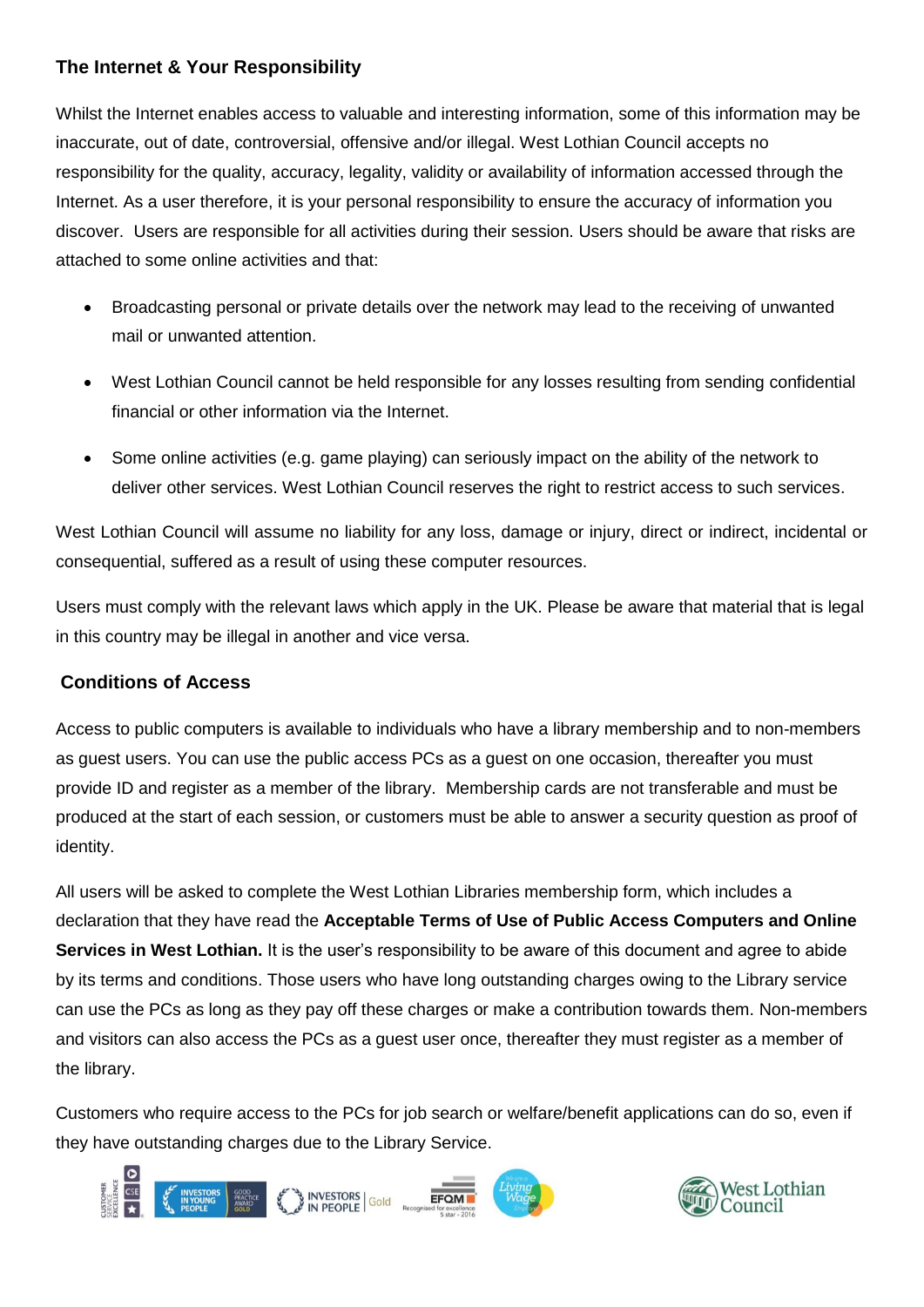Where children and young persons under the age of 16 access the PC's and online facilities, it is the responsibility of the child's parent or guardian to allow, or restrict, use of the Internet. Filtering cannot be a guarantee that your child will not access unsuitable material. It is not the responsibility of the library or community centre staff to police children and young person's use of the computers.

## **Sessions**

Sessions may be booked in advance, up to seven days ahead, by telephone, online, or in person, in hourly slots.

All sessions are in hourly slots but if the demand for computers is not high at the time, a session may be extended. Users should end the session and leave the PC if asked to do so by library or community centre staff.

## **Charges**

There is no charge for the use of computers in libraries or community centres, but there are charges for printing.

Printing is free for customers who are accessing the PCs for job search purposes, however printing of CVs is limited to 10 copies.

### **Your Session in Progress**

West Lothian Council reserves the right to monitor access to Internet sites, and any public access of illegal, offensive or controversial material may be the subject of further action, including criminal investigation and prosecution where appropriate.

## **Users should not:**

- Access, download or transmit material/websites which could be considered illegal, racist, sectarian, pornographic, obscene, offensive, inappropriate, in breach of copyright or troublesome to other computer users.
- Alter the set-up of the computer hardware or software
- Save documents and/or software on the hard drive
- Transmit information, photographs or images of another individual without their knowledge and consent.
- Download or access material which considerably slows the performance of the network
- Distribute unsolicited adverts or spam
- Attempt to make unauthorised access to other computers or networks or damage or modify computer equipment